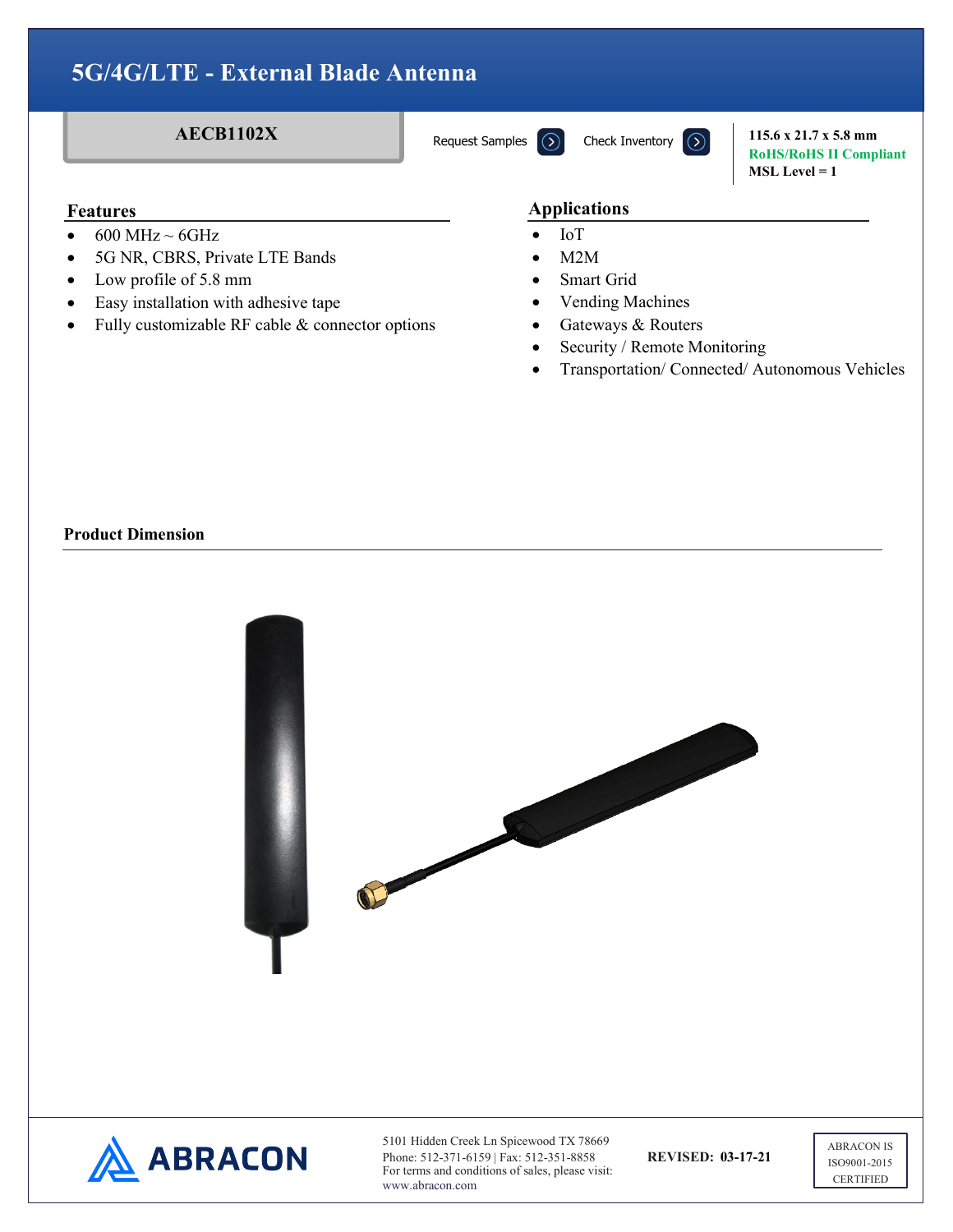

### **Example Configurations :**

| <b>Part Number</b> | <b>Color</b> / IP Rating<br>/ UV Protective Coating | <b>Cable length</b> | <b>Cable Type / Connector Type</b>   |
|--------------------|-----------------------------------------------------|---------------------|--------------------------------------|
| AECB1102XS-3000S   | Black / No / No                                     | $3000$ mm           | LMR-100 with SMA $(M)$<br>(Standard) |
| AECB1102XA-1000A   | Black / IP66 / No                                   | $1000$ mm           | LMR-100 with FAKRA-D $(M)$           |
| AECB1102XG-5000D   | White / IP66 / Yes                                  | 5000 mm             | LMR-100 with N-Type $(M)$            |

#### **Note :**

- For the standard part number (AECB1102XS-3000S), please refer to the packaging at the end of the document
- For custom configurations (AECB1102X $\Box$ - $\Box$  $\Box$  $\Box$ ), MOQs, pricing and packaging changes may apply



5101 Hidden Creek Ln Spicewood TX 78669 Phone: 512-371-6159 | Fax: 512-351-8858 **REVISED: 03-17-21** For terms and conditions of sales, please visit: www.abracon.com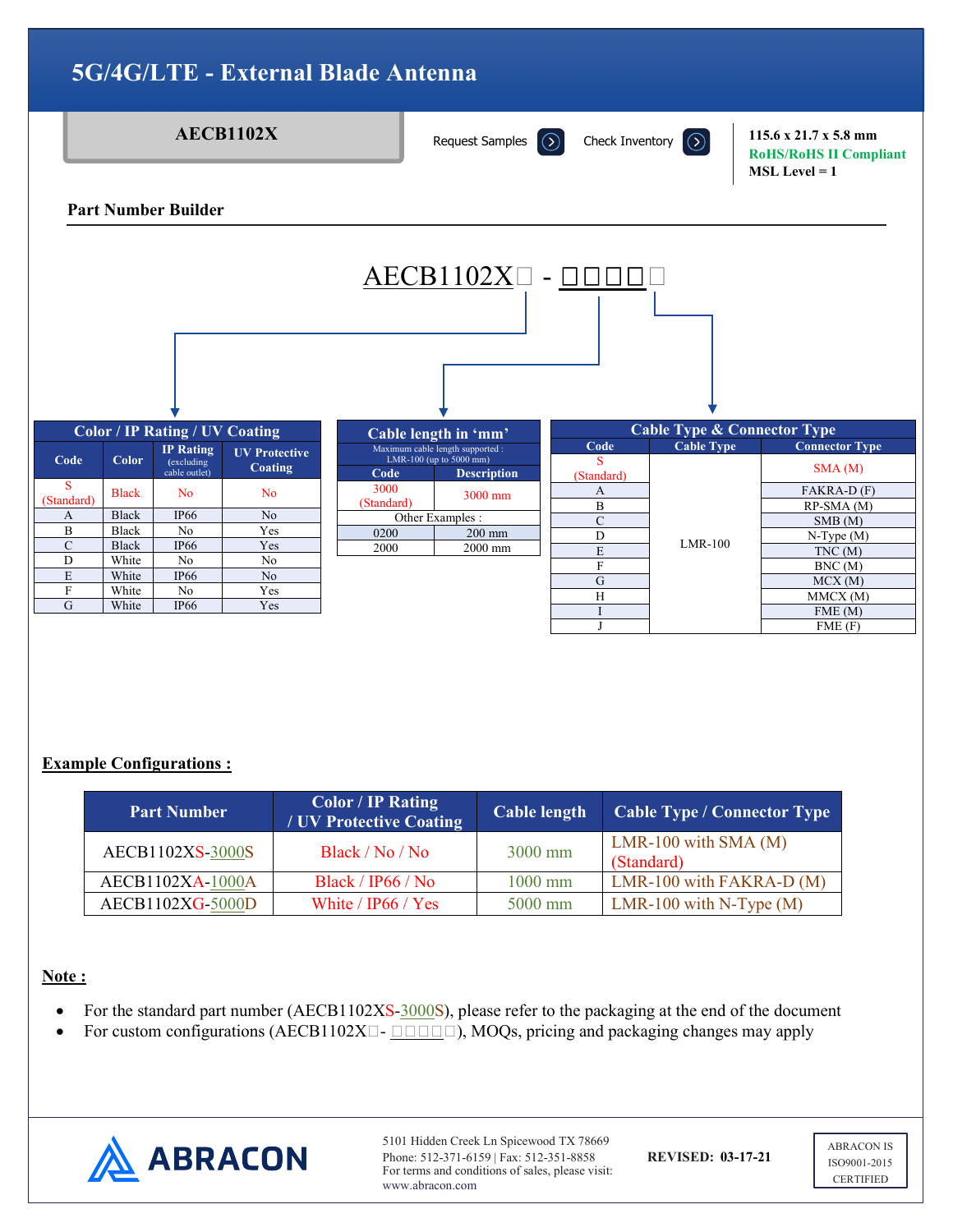Request Samples  $\bigcirc$ 

**AECB1102X** Request Samples  $\overline{(\lambda)}$  Check Inventory  $\overline{(\lambda)}$  115.6 x 21.7 x 5.8 mm **RoHS/RoHS II Compliant MSL Level = 1**

### **Electrical Specification**

| <b>Parameter</b>           | <b>Specification</b> |            |            | Unit       |
|----------------------------|----------------------|------------|------------|------------|
|                            | Min                  | <b>Typ</b> | <b>Max</b> |            |
| <b>Operating Frequency</b> | 600                  |            | 6000       | <b>MHz</b> |
| <b>VSWR</b>                |                      |            | 3.5        |            |
| Peak Gain                  |                      |            |            | dBi        |
| Impedance                  |                      | 50         |            |            |
| Polarization               |                      | Linear     |            |            |
| Power Rating               |                      |            | 10         | W          |

### **Mechanical Specification**

| <b>Parameter</b>         | <b>Specification</b>                      |
|--------------------------|-------------------------------------------|
| <b>Overall Dimension</b> | $115.6 \times 21.7 \times 5.8 \text{ mm}$ |
| Radome Material          | ABS                                       |
| Mounting Type            | Adhesive                                  |
| RF Cable Type            | LMR-100                                   |
| RF Cable Length          | 3 <sub>m</sub>                            |
| <b>RF</b> Connector      | SMA(M)                                    |

#### **Environmental Specification**

| <b>Parameter</b>             | <b>Specification</b>                        |
|------------------------------|---------------------------------------------|
| <b>Operating Temperature</b> | -40 $^{\circ}$ C to +85 $^{\circ}$ C        |
| <b>Storage Temperature</b>   | -40 $^{\circ}$ C to +85 $^{\circ}$ C        |
| RoHS Compliance              | Yes                                         |
| PB Free                      | Yes                                         |
| MSL                          |                                             |
| <b>ESD</b> Sensitive         | No                                          |
| Relative Humidity            | Up to $95%$                                 |
| Vibration                    | $10 \sim 55$ Hz with 1.5 mm amplitude 2 hrs |



5101 Hidden Creek Ln Spicewood TX 78669 Phone: 512-371-6159 | Fax: 512-351-8858 **REVISED: 03-17-21** For terms and conditions of sales, please visit: www.abracon.com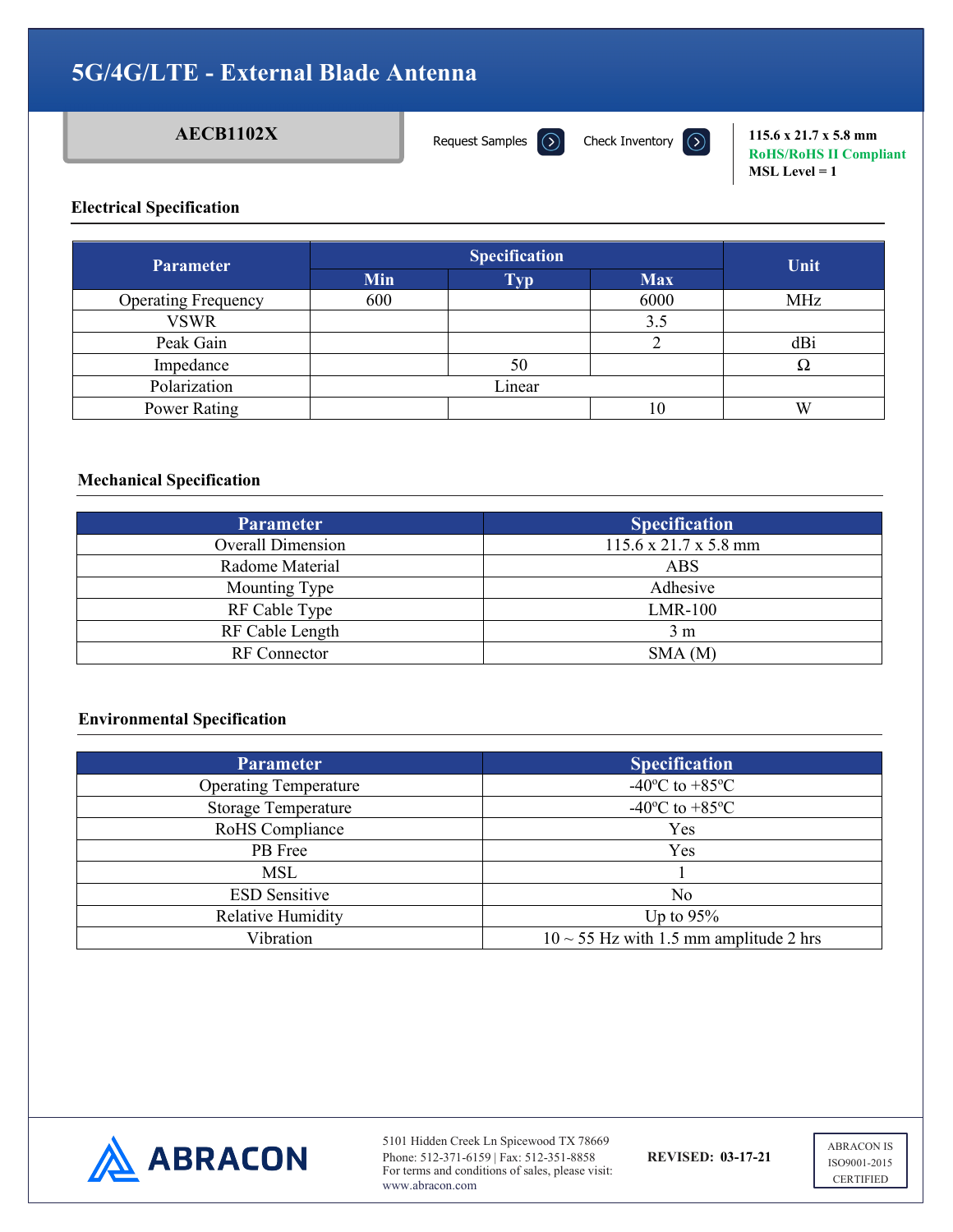

**ABRACON** 

Phone: 512-371-6159 | Fax: 512-351-8858 **REVISED: 03-17-21** For terms and conditions of sales, please visit: www.abracon.com

ISO9001-2015 **CERTIFIED**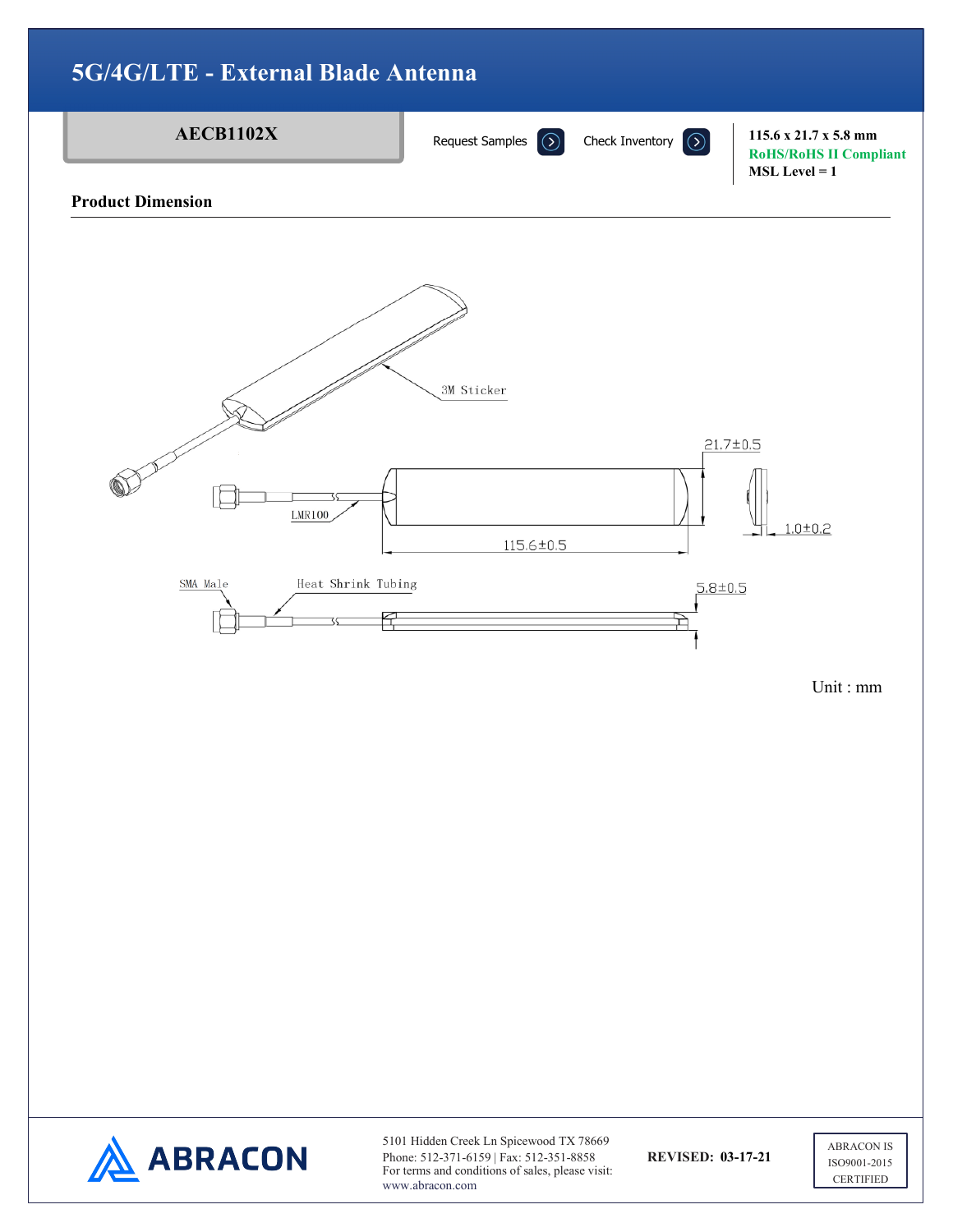Request Samples  $\Omega$ 

**AECB1102X** Request Samples  $\overline{(\Sigma)}$  Check Inventory  $\overline{(\Sigma)}$  115.6 x 21.7 x 5.8 mm **RoHS/RoHS II Compliant MSL Level = 1**

**Test Measurement - VSWR**





5101 Hidden Creek Ln Spicewood TX 78669 Phone: 512-371-6159 | Fax: 512-351-8858 **REVISED: 03-17-21** For terms and conditions of sales, please visit: www.abracon.com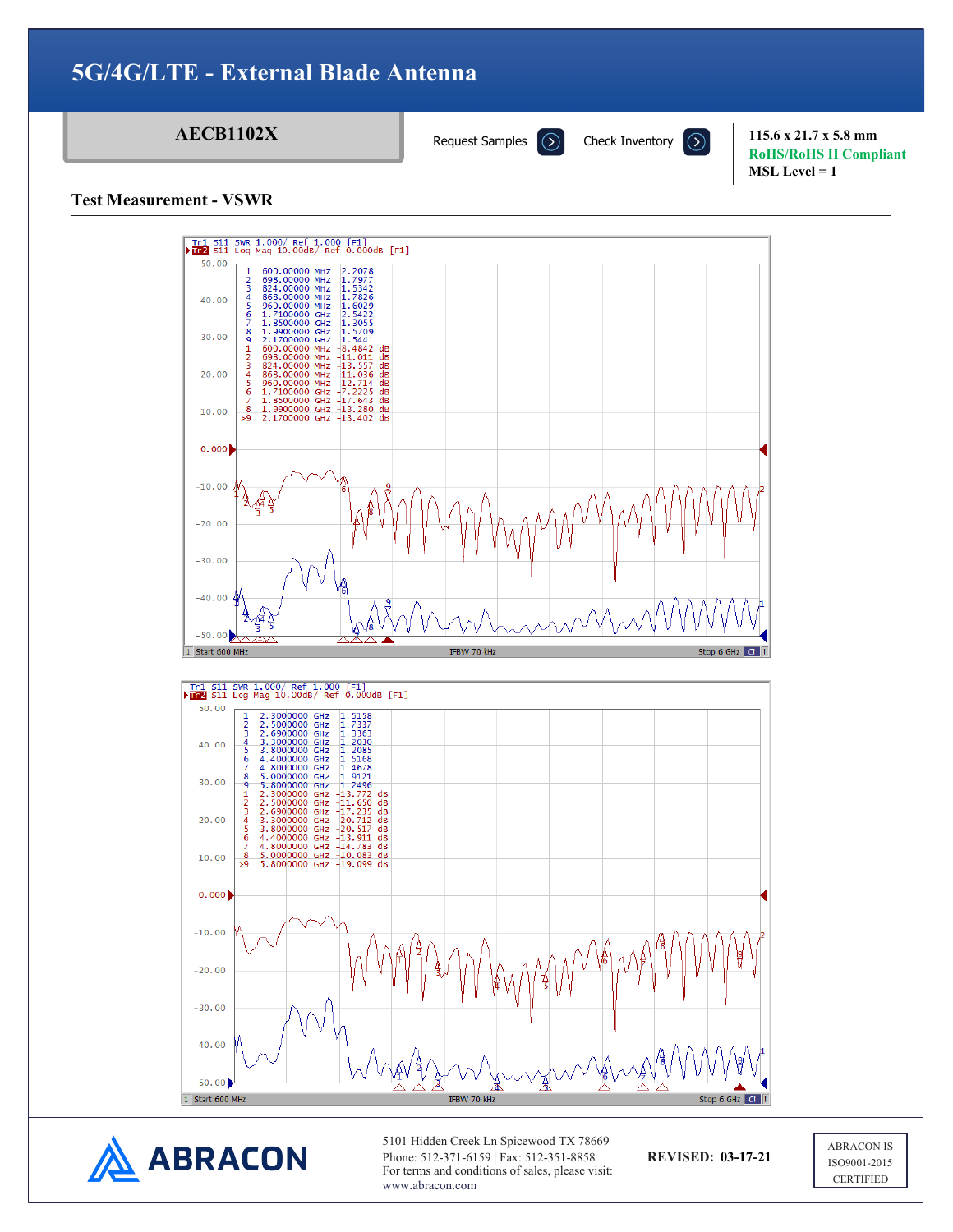

Phone: 512-371-6159 | Fax: 512-351-8858 **REVISED: 03-17-21** For terms and conditions of sales, please visit: www.abracon.com

ISO9001-2015 **CERTIFIED**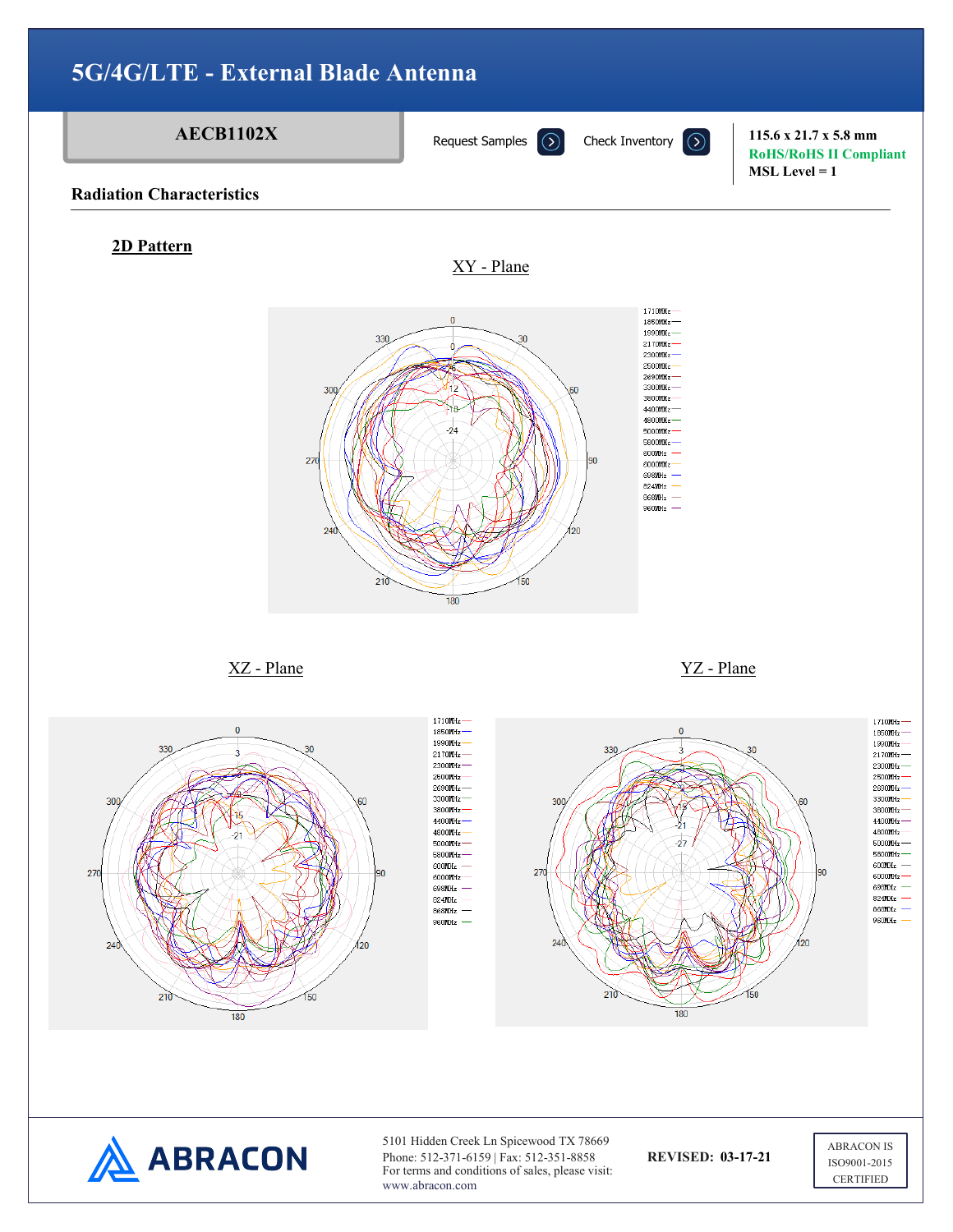|  | <b>AECB1102X</b><br>3D Pattern |          | Request Samples<br>$\odot$ | $\odot$<br>Check Inventory | 115.6 x 21.7 x 5.8 mm<br><b>RoHS/RoHS II Compliant</b><br>$MSL Level = 1$ |
|--|--------------------------------|----------|----------------------------|----------------------------|---------------------------------------------------------------------------|
|  |                                |          |                            |                            |                                                                           |
|  | <b>600 MHz</b>                 | 698 MHz  | 824 MHz                    | <b>868 MHz</b>             | 960 MHz                                                                   |
|  |                                |          |                            |                            |                                                                           |
|  | 1710 MHz                       | 1850 MHz | 1990 MHz                   | 2170 MHz                   | 2300 MHz                                                                  |
|  |                                |          |                            |                            |                                                                           |
|  | 2500 MHz                       | 2690 MHz | 3300 MHz                   | 3800 MHz                   | 4400 MHz                                                                  |
|  |                                |          |                            |                            |                                                                           |
|  |                                | 4800 MHz | 5000 MHz                   | 6000 MHz                   |                                                                           |
|  |                                |          |                            |                            |                                                                           |
|  |                                |          |                            |                            |                                                                           |



5101 Hidden Creek Ln Spicewood TX 78669 Phone: 512-371-6159 | Fax: 512-351-8858 **REVISED: 03-17-21** For terms and conditions of sales, please visit: www.abracon.com